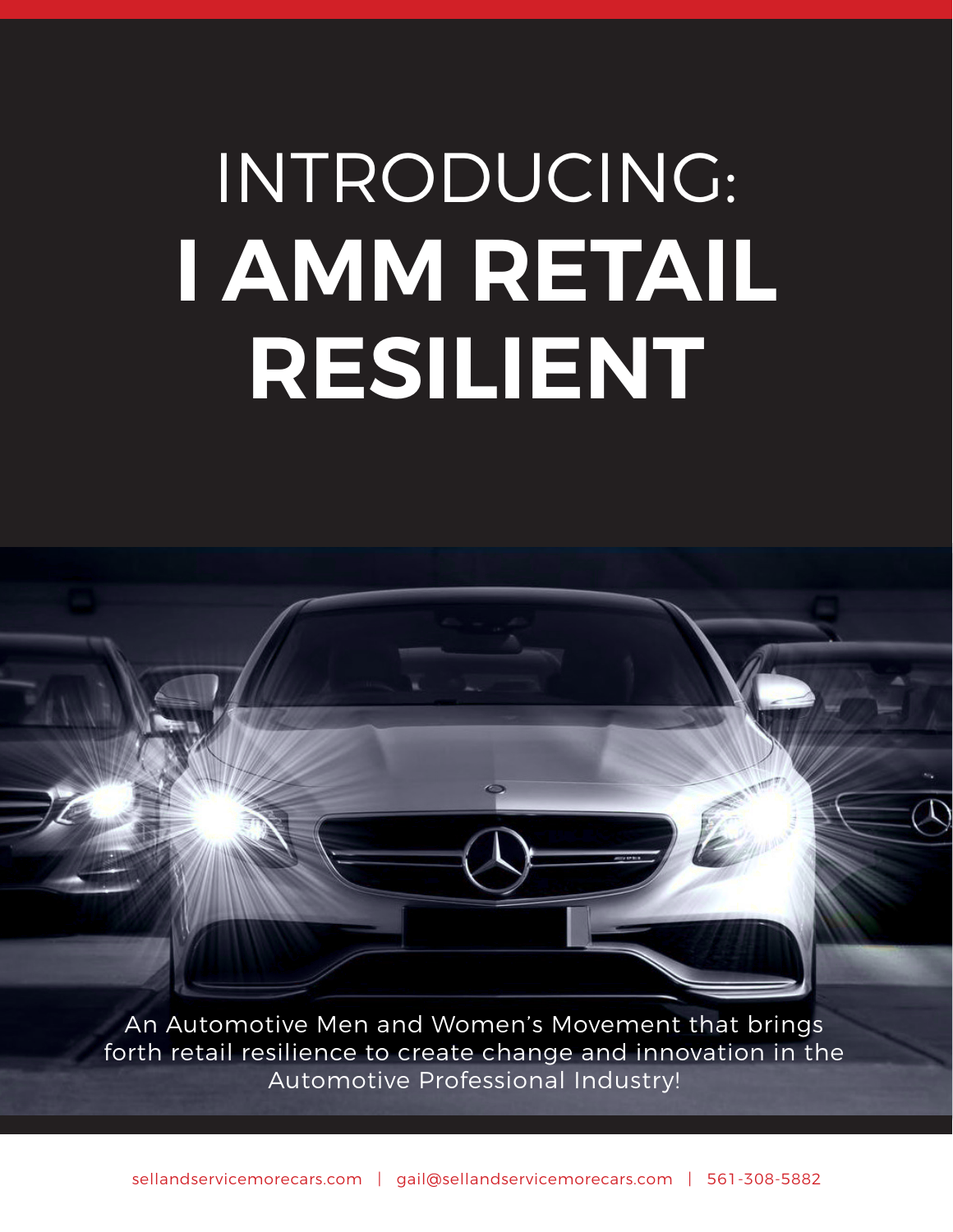# 3 MONTH DEALERSHIP MENTORSHIP:

6 Dealership Coaching Video Calls to connect with Screen Sharing on ZOOM Platforms

Discovery phase: Questionnaire to Understand all current marketing and sales techniques vs. NEW Methodology

- Autotrader.com
- Trader.ca (Canada)
- Cars.com
- Kijiji (Canada)
- Dealership Website
- **OEM Websites**
- Facebook
- **Instagram**

Template: calculate monthly ROI by Lead source

### Virtual Lot Walks for all Lead Sources – this is the #1 Most Important TOOL

- Customer Portal to doing business with you!
- **Photos and Description Coaching. You NEED** way more than photos and descriptions!
- Process and Methodology to BUY online assessment.

Training: Connecting with Customers and Providing Value before they commit to buying

- Online Lead Magnets
- Facebook Target Marketing Steps for New Car Manufacturer Programs!
- Sales & Service Promotions
- **Re-Marketing Funnel**
- Buy or Die Marketing!

#### Measure what you need to manage

#### Re-marketing Funnel and Template

Assessment Homework and Accountability after all Sessions\*\*\*

#### ADDED BONUS\*\*\*

In Depth review of your current technology systems with NICK RIGALI, Owner of Lynchpin Consulting. Nick specializes in streamlining processes to have a more productive Business

# 6 MONTH DEALERSHIP MENTORSHIP:

12 Dealership Coaching Video Calls to connect with Screen Sharing on ZOOM Platforms

Discovery phase: Questionnaire to Understand all current marketing and sales techniques vs. NEW Methodology

- Autotrader.com
- Trader.ca (Canada)
- Cars.com
- Kijiji (Canada)
- Dealership Website
- **OEM Websites**
- Facebook
- **Instagram**

Template: calculate monthly ROI by Lead source

## ALL items from 3 month Dealership Mentorship INCLUDED PLUS:

- **Effective Price Strategies**
- Sales Associate Training for NEW Methodology
- New steps to the sale regarding Meet and Greet and Validating Online Process
- **Validating Pricing**
- Word Tracks and Templates for the Sales Team
- Discount Tracking Template
- Validating Market Value appraisals
- The "Saturday Morning Meeting" Vault of Ideas

Assessment Homework and Accountability after all Sessions\*\*\*

#### ADDED BONUS\*\*\*

Nick Rigali Owner of Lynchpin Consulting will provide an In Depth review of your current automotive technology systems!! Nick specializes in streamlining processes to have a more productive Business through the use of your technology

Coach Stacy Staaterman former executive leader and VP of American Express will provide a 30 minute complimentary call on the 11things you MUST do to get your profile noticed on LinkedIn and market your dealership to future employees that fit your culture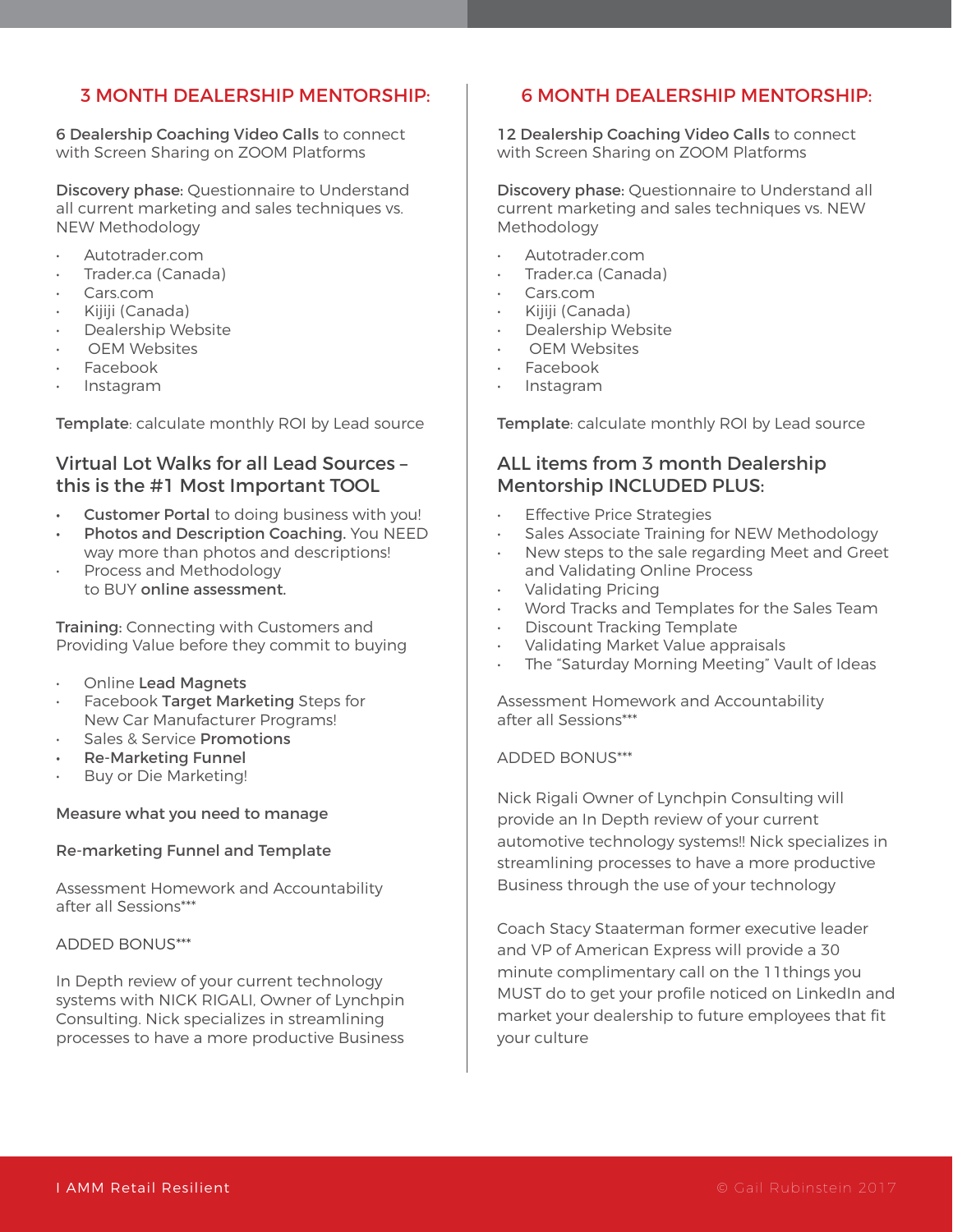# 1 YEAR DEALERSHIP MENTORSHIP:

18 Dealership Coaching Video Calls to connect with Screen Sharing on ZOOM Platforms

Discovery phase: Questionnaire to Understand all current marketing and sales techniques vs. NEW Methodology

- Autotrader.com
- Trader.ca (Canada)
- Cars.com
- Kijiji (Canada)
- Dealership Website
- **OEM Websites**
- Facebook
- **Instagram**

Template: calculate monthly ROI by Lead source

# ALL items from 3 month and 6 month Dealership Mentorship INCLUDED PLUS:

- Breaking down Dealership Silos that cause operational inefficiency
- Goal setting for entire Dealership as a Team
- Templates for completed goal setting and 5 year financial forecasting
- In depth analysis of all technology systems in dealership
- Streamline Tech processes to have a more productive day
- The growth and future of your business with current employees
- Unleashing and find skill sets of current internal resources
- **Employee Ouestionnaire**
- A Dealership "Makeover" Opportunity to make changes and for cutting edge tools, processes and KPI's

Assessment Homework and Accountability after all Sessions\*\*\*

#### INCLUDES BOTH ADDED BONUS MATERIAL FROM 3 MONTH AND 6 MONTH MENTORSHIP\*\*\*

# 1 YEAR DEALERSHIP GROUP-WIDE MENTORSHIP WITH 7 DAYS OF IMMERSION IN MAUI, HAWAII::

(All managers and owners must be committed to all sessions or we are unable to serve this program to you)

# ALL items from 3 month and 6 month Dealership Mentorship INCLUDED PLUS:

- Discovery session and SWOT Analysis for ALL departments
- Breaking down Dealership Silos that cause operational inefficiency
- Goal setting for entire Dealership as a Team
- Templates for completed goal setting and 5 year financial forecasting
- In depth analysis of all technology systems in dealership
- Streamline Tech processes to have a more productive day
- The growth and future of your business with current employees
- Unleashing and find skill sets of current internal resources
- **Employee Ouestionnaire**
- A Dealership "Makeover" Opportunity to make changes and for cutting edge tools, processes and KPI's

# MAUI will include CULTURE Building and FUN!!

- Unleash your creativity
- Goal setting
- Working as a team
- Communication tools
- Creating Sales and Promotions for all **Departments**
- Having fun with Social Media!
- **Effective feedback strategies**
- Writing emails
- Re-marketing Funnels and Template Creating
- No more Dealership SILOS!
- FUN, FUN AND MORE FUN! IN MAUI!!

ADDED BONUS\*\*\* We will have Guest Speakers. TBD Based on Availability!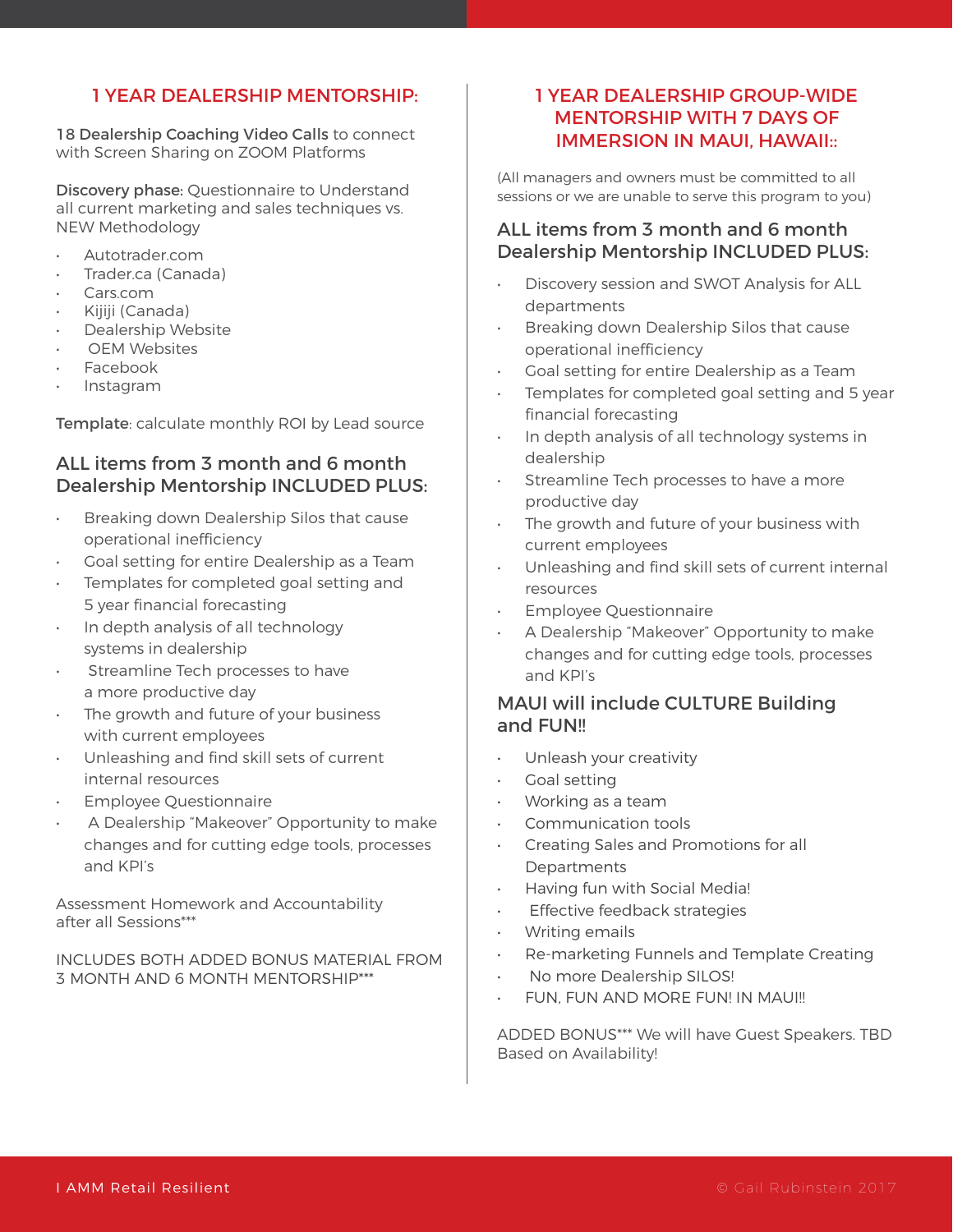# FREQUENTLY ASKED QUESTIONS:

Q: Gail, I am not sure I will have enough time to learn what you are teaching? My day at the dealership is so hectic! Yes your day at the dealership will always be hectic.

Do you really want to delay finding time for YOU? How many times have you said to yourself "I don't have time?" When you say "YES" to yourself and Invest in yourself it is much easier to block an hour with me two or three times per month and an hour or two per week to do the homework! I can help you create that schedule! Let's do this together

Q: Gail, Social Media is easy, Can't I just do this all on my own? I have Facebook and Instagram so why can't I just get Quality Leads myself? I know how to post videos and pictures – isn't that what gets quality leads?

No that is not how to get quality leads or remarket to them. You can't do something like this alone. And I suspect you've tried that already and it did not produce your desired result. I AMM Retail Resilient is a facilitated group program specifically designed for the unique circumstances facing established, successful Dealerships. This program provides streamlined guidance, accountability and group support – to accelerate the changes you are seeking. And the mentorship I provide is grounded in real world experience from my 20+ year in Automotive – which means you will move beyond theory and concepts into actions and results. You must be willing to do the work in the program.

# Q: Gail, I am not sure I want to spend more money, my expenses at the dealership are tight! And also I have bought programs from Vendors before and they didn't work out!

Expenses at the dealership will always be tight without the right resources producing results for you. So let me ask you a question… There are 1.6

Billion people on Facebook right now, do you not think that if we target the right customers online with the right marketing campaign that those customers would not cover the dollar investment that you want to make in yourself and your dealership? I would also ask you another question… the programs you purchased before, how committed were you to working long term with that person or company to actually see results? Or did you give up or ignore the vendor's phone calls when they reached out to help you?

Regardless of your answers I AMM here for YOU and have committed myself and my career to personally helping other individuals in the automotive Industry Transform with Technology and Transform their Dealerships to adapt to our ever changing World!!



I'm Gail the Founder of I AMM Retail Resilient and I help Auto-Industry Professionals drive operational efficiency to change the automotive industry, become true leaders, sell more cars, service more cars, make more money, improve the customer experience so that it is fun and easy to buy a car again and INNOVATE our industry!!

Like you, I am happiest when focused on helping people and making a difference in this world.